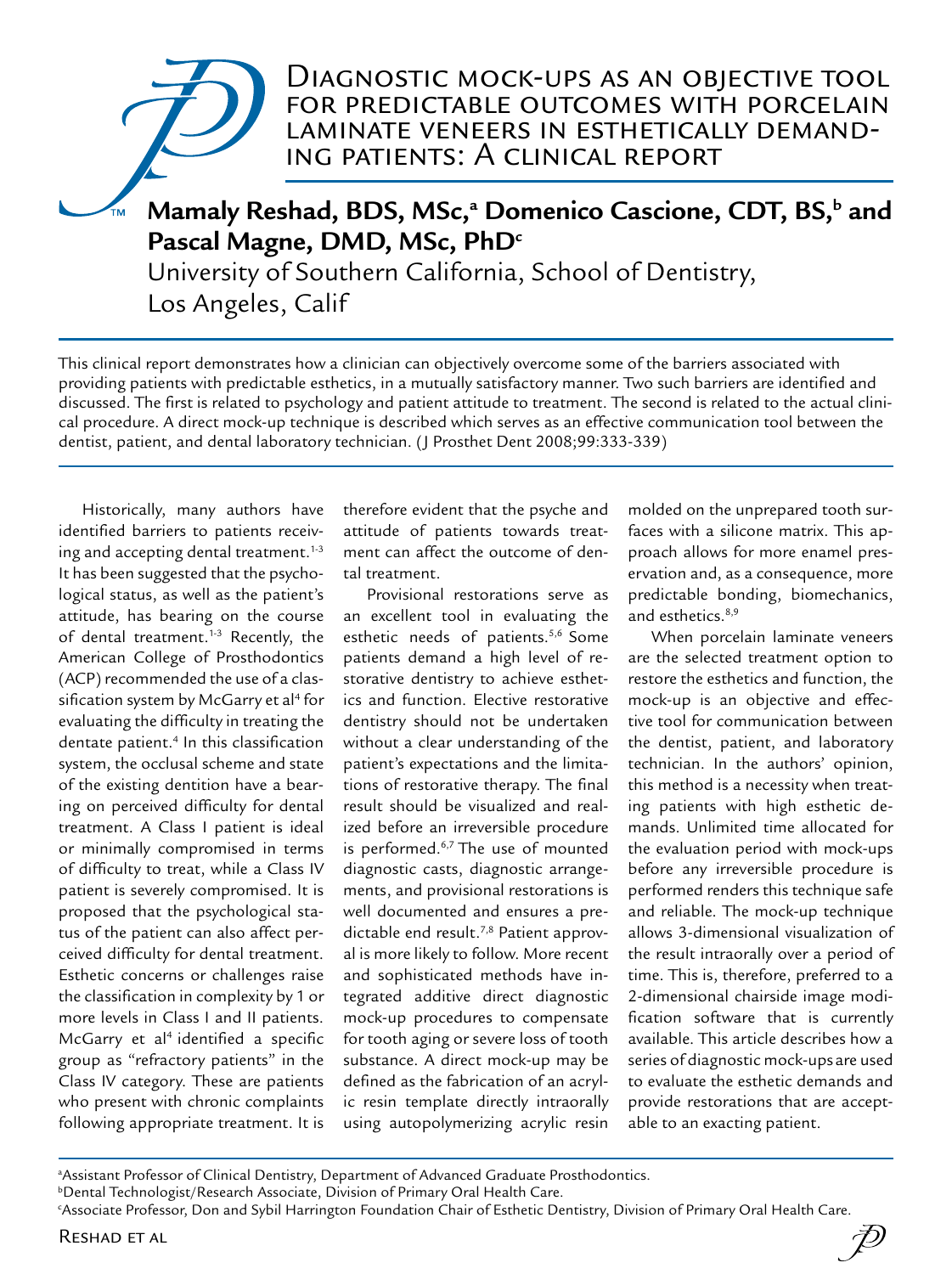### CLINICAL REPORT

 A healthy 21-year old woman presented at the University of Southern California School of Dentistry (Oral Health Center) with complaints concerning her existing acrylic resin veneer provisional restorations (Fig. 1). The patient was concerned that the definitive restorations that the previous dentist was planning to provide would replicate the form and color of her existing provisional restoration. Evaluation of the patient's dental history revealed that the previous dentist attempted to set the esthetic parameters for the definitive restorations with the use of a mock-up and provisional restorations, without success. The maxillary anterior teeth were previously prepared for porcelain laminate veneers. The dissatisfied patient was then referred to the primary author for restoration of the maxillary anterior teeth. A history of unsuccessful, extensive orthodontic treatment was confirmed by photographs (Fig. 2). The orthodontic treatment was considered to have failed as the large open contacts in the maxillary anterior dentition were not closed.

The patient complaint stemmed from the shape of the overcontoured provisional restorations, as well as the asymmetry and lack of harmony between the maxillary central incisors. The cant $10$  (maxillary central incisor crown angulation) in the midline was also a feature of the smile with which the patient was displeased. It has been shown that lay people, orthodontists, and general dentists are able to identify a discrepancy in the cant in the maxilla of 2 mm or more.<sup>10</sup> The patient in this clinical report was significantly more discerning than expected, as the cant in the midline was estimated at 1 mm. This finding was an indication that the patient should be classified as exacting. $2$  The history also indicated no desire to pursue further orthodontic treatment.

The first 2 appointments with the patient consisted of data collection and documentation. The physical



 **1** Preoperative photograph.



 **2** Tooth preparations by previous dentist showing large open contacts between maxillary lateral incisors and canines.

limitations to a successful outcome were noted. A large portion of these appointments included attempting to assess if the patient psyche would allow a successful treatment outcome. The patient was categorized as Class III according to McGarry et al.<sup>4</sup> This classification was largely based on a combination of physiological and psychological needs of the patient. It was decided that although the patient was exacting, her dental needs could be realized with the use of mock-up and provisional restorations as an objective communication tool. A large aspect of the negative conditioning and attitude towards dental treatment was linked to prior improper treatment planning. The dental history clearly demonstrated that although the patient was esthetically demanding, she was not a refractory patient. As these teeth were previously prepared, it was decided that a satisfactory outcome

would be achieved if this patient was treated with porcelain laminate veneers to restore the maxillary anterior teeth.

Other treatment options, which included orthodontic tooth movement prior to restoration, were discussed and rejected by the patient. Complete coverage restorations were not considered a treatment option as they are less conservative than veneers. The limitations of treatment were discussed with the patient. She was made aware of the large spaces between the lateral incisors and canines and the restorative challenge associated with the spacing (Fig. 2). Attention was also drawn to the gingival zenith in relation to the maxillary lateral incisors. The apical and mesial position of the gingival margin of the right maxillary lateral incisor presented another potential restorative challenge (Fig. 3). The asymmetry in the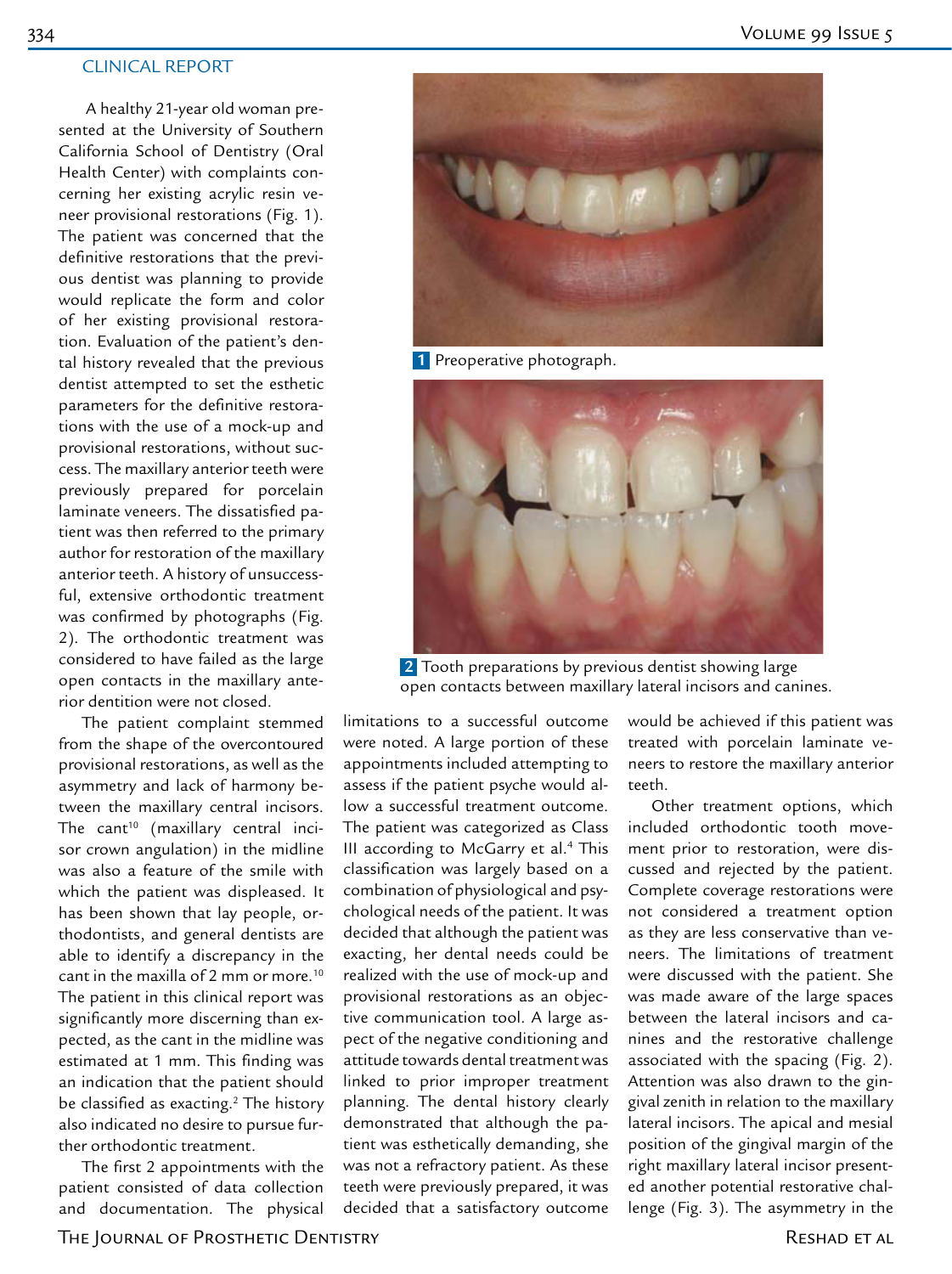gingival zenith between the maxillary laterals also was of concern. However, in the natural dentition, maxillary lateral incisors display a large variation in size compared to the central incisors. They are often bilaterally asymmetrical, with wider mesio-distal variation in their size than the central incisors.11-14 Also, the gingival margins of the lateral incisors are often misaligned and unevenly displayed.15 As long as the asymmetry between the lateral incisors is balanced and does not create visual tension, it can be an acceptable element of a harmonious esthetic restoration. Based on these concepts, it was decided that a satisfactory result would be achievable for the patient within the constraints created by tooth and gingival margin positions.

When evaluating the patient's incisal relationship, it was found that the edge-to-edge position of the laterals and canines further complicated the prospect of restoration (Fig. 2). As the patient had already committed to restorative treatment, she was highly motivated to proceed, having been fully briefed on the limitations of dental treatment. Based on the diagnostic data and initial esthetic evaluation, a diagnostic wax pattern, which was created freehand, served as a baseline for the initial diagnostic evaluation for the patient. The diagnostic cast with wax pattern was converted to a stone cast (GC Fujirock EP; GC America, Alsip, Ill) for improved visualization (Fig. 3). An impression of the diagnostic cast was made with a light-bodied addition-reaction silicone material with relatively low shore hardness (Elite Double 22; Zhermack, Eatontown, NJ) to avoid fracture of the wax pattern. The impression material was vacuum-mixed and poured onto the boxed diagnostic cast. The impression was separated from the cast for evaluation of detail reproduction. A vacuum-mixed type IV stone (GC Fujirock EP; GC America) was poured into the silicone mold (or impression) and separated after setting. In the first stage of the



 **3** Stone cast of first diagnostic arrangement.

diagnostic approach, recognition of the patient's personality assisted the technician in defining a preliminary restorative goal. The dental laboratory technician was present at the initial patient interview. Direct communication between the technician and the patient ensures that no information is lost. In the opinion of the authors, the role of the technician is critical in obtaining an optimal result. The technician is responsible for creating an appropriate tooth arrangement for the patient. It follows that direct contact with the patient would only facilitate information transfer to the technician by visualization and communication.

Figure 4 demonstrates the sequential steps in translating the initial diagnostic arrangement into a diagnostic direct mock-up over the existing preparations. This technique is almost identical to the one defined earlier in this article, except that an acrylic resin template was directly fabricated on the prepared teeth. The teeth and the soft tissues were insulated with petroleum jelly (Vaseline; Unilever, Greenwich, Conn) to prevent damage caused by heat generated during the exothermic reaction of acrylic resin. The silicone index (Platinum 85; Zhermack), which was made on the cast (Fig. 3), was filled with acrylic resin (New Outline; Microstar, Lawrenceville, Ga) and adapted to maxillary anterior tooth preparations with finger pressure until the material was fully polymerized (Fig. 4, A). Irrigation was used to cool the acrylic resin during the exothermic stage. Square wax ropes (Coltene/Whaledent, Inc, Cuyahoga Falls, Ohio) were adapted to the palatal aspect of the maxillary anterior teeth to block palatal, interdental undercuts to control the flow of unpolymerized acrylic resin (Fig. 4, B). Excess polymerized acrylic resin "flash" was removed with a blade. Figure 4, C, shows an intraoral anterior view of the mock-up immediately after removal of the silicone index. A thin layer of acrylic resin flash is visible on gingival tissues and was removed with a blade (#10 surgical blade; Patterson Dental; St. Paul, Minn) (Fig. 4, D).

The mock-up was enhanced with light-polymerizing stains (Kolor Plus; Kerr Corp, Orange, Calif) to characterize the acrylic resin interdentally. An unfilled resin with a minimal oxygen-inhibited layer acting as liquid glazing resin (Skin Glaze; Microstar) was used to smooth the surface. The brown interdental staining increased the "separation effect" of the teeth, while the grey incisal surface staining allowed simulation of translucency which would be incorporated into the definitive porcelain bonded restorations. The smooth glossy surface produced by the glaze improved the surface reflectivity and patient's comfort. The latter is improved as a rough and porous surface is prone to plaque retention, staining, and can aggravate the patient's tongue. An additional polymerization cycle through a layer

 $\bar{\mathcal{D}}$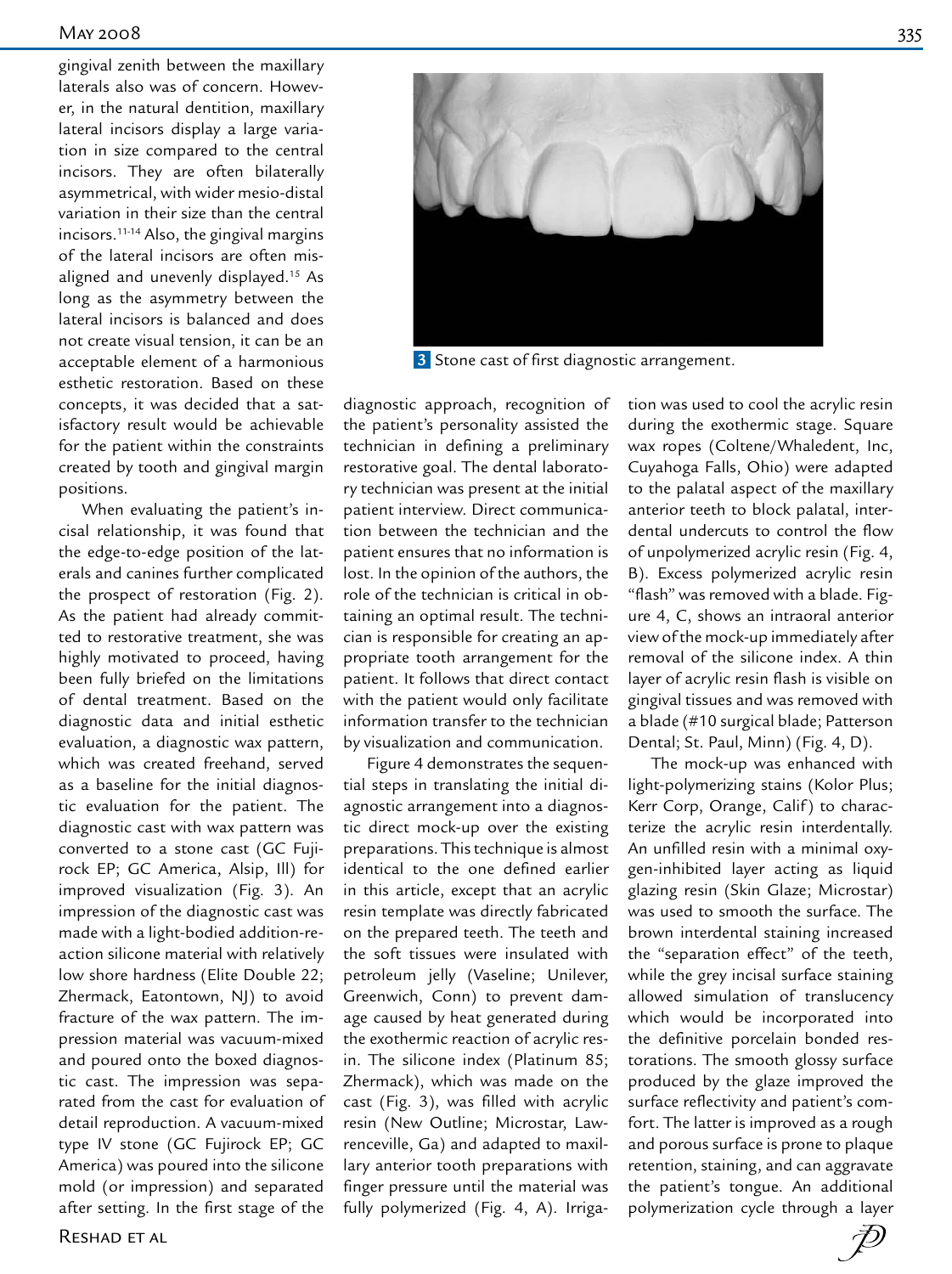

 **4** A, Silicone index adapted to preparations. B, Excess polymerized acrylic resin. C, Intraoral anterior view of mockup. D, Removal of excess polymerized resin with blade.



 **5** A, Intraoral anterior view of mock-up after staining and glazing. B, Patient smiling with mock-up.

of glycerin jelly (K-Y Jelly; Personal Products Co, Skillman, NJ) was necessary to obtain a highly glossy surface (Fig. 5, A). This is achieved by eliminating the oxygen inhibition layer. The glazing resin was polymerized for 20 seconds at an intensity of 1000 mW/ cm2 (Allegro High-Intensity LED; Den-Mat, Santa Maria, Calif ), followed by the application of an air-blocking barrier (K-Y Jelly; Personal Products Co) and 10 seconds of additional light exposure with the same light unit to polymerize the oxygen-inhibition layer.

Although the patient initially seemed satisfied with the outcome of the direct mock-up on the prepared teeth, she was encouraged to wear the mock-up for a week to obtain input from close family and friends (Fig. 5,

B). The mock-up was fixed onto the teeth as a result of intimate adaptation to the preparations from polymerization shrinkage. The patient was instructed on maintenance of interproximal gingival health with the aid of dental floss (Super Floss; Oral-B, S Boston, Mass). At the next appointment the patient remained satisfied with the restorations as a whole; how-

The Journal of Prosthetic Dentistry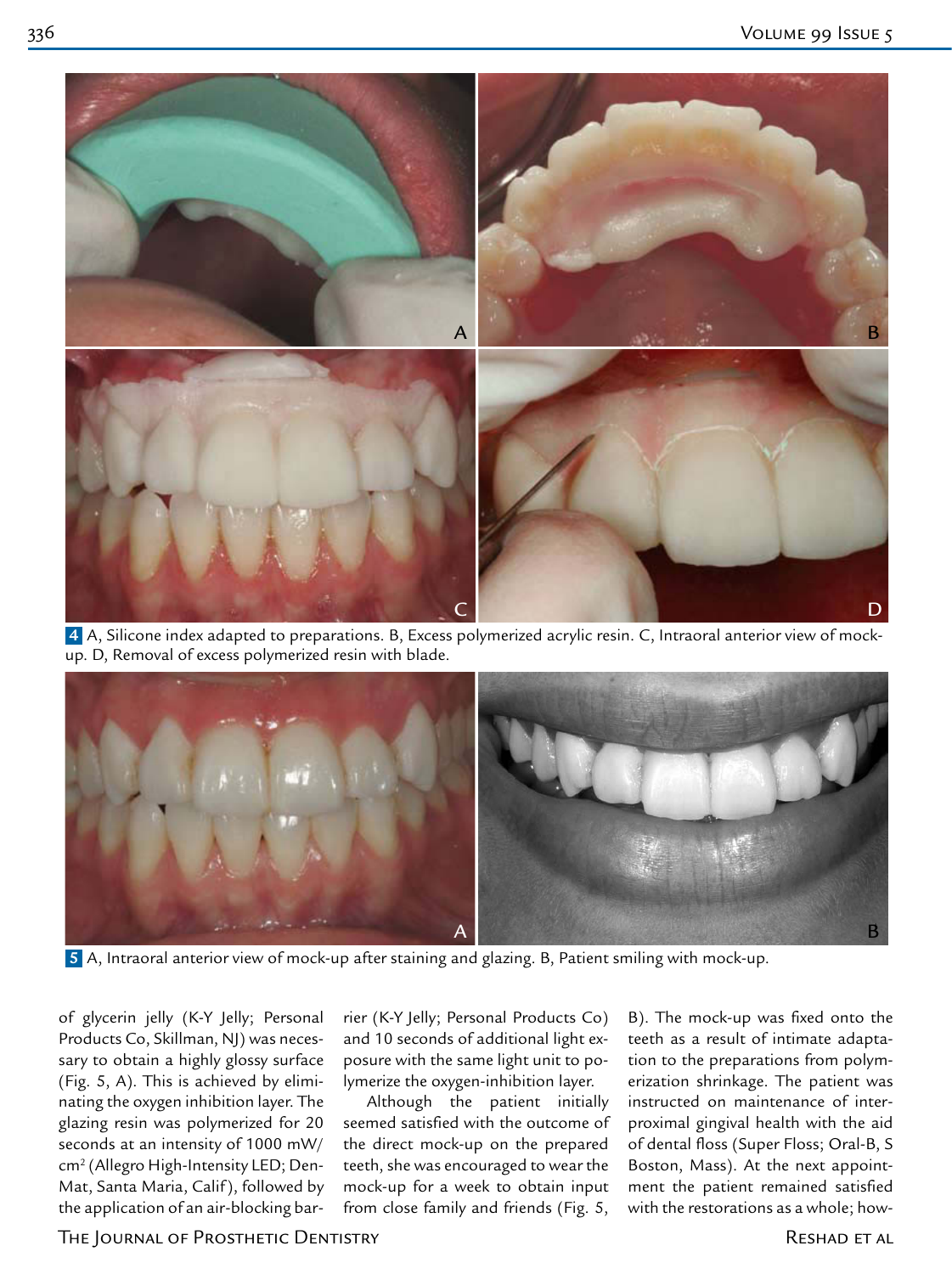ever, she requested some modifications to the mock-up. She expressed her desire for the teeth to have a "softer look," with less interproximal staining. A "softer look" can be defined as teeth with less prominent and defined facial transitional line angles. The diagnostic arrangement was modified accordingly and duplicated in dental

stone (Fig. 6). Translating the new diagnostic arrangement into the second direct mock-up on the existing preparations culminated in the patient's full approval (Fig. 7). Only at this point was it appropriate to continue with tooth preparation. The appropriate tooth reduction was verified with the use of a silicone index (Platinum 85; Zhermack) made from the modified diagnostic waxing (Fig. 8).

At this point, the clinician realized the patient's esthetic needs in a systematic and objective manor. Such diagnostic commitment may seem exaggerated; however, it offers maximum predictability of the treatment outcome, resulting in a high prob-



 **6** Stone cast of modified diagnostic arrangement to achieve "softer look."



 **7** A. Second (definitive) mock-up with "softer look." B, Patient is satisfied with definitive mock-up.



 **8** A, Relationship between silicone index made from definitive diagnostic arrangement with stone cast of preoperative veneer preparations, highlighting underreduced facial areas. B, Definitive preparation with adequate facial reduction to provide dental laboratory technician with sufficient space to achieve optimal esthetics.

RESHAD ET AL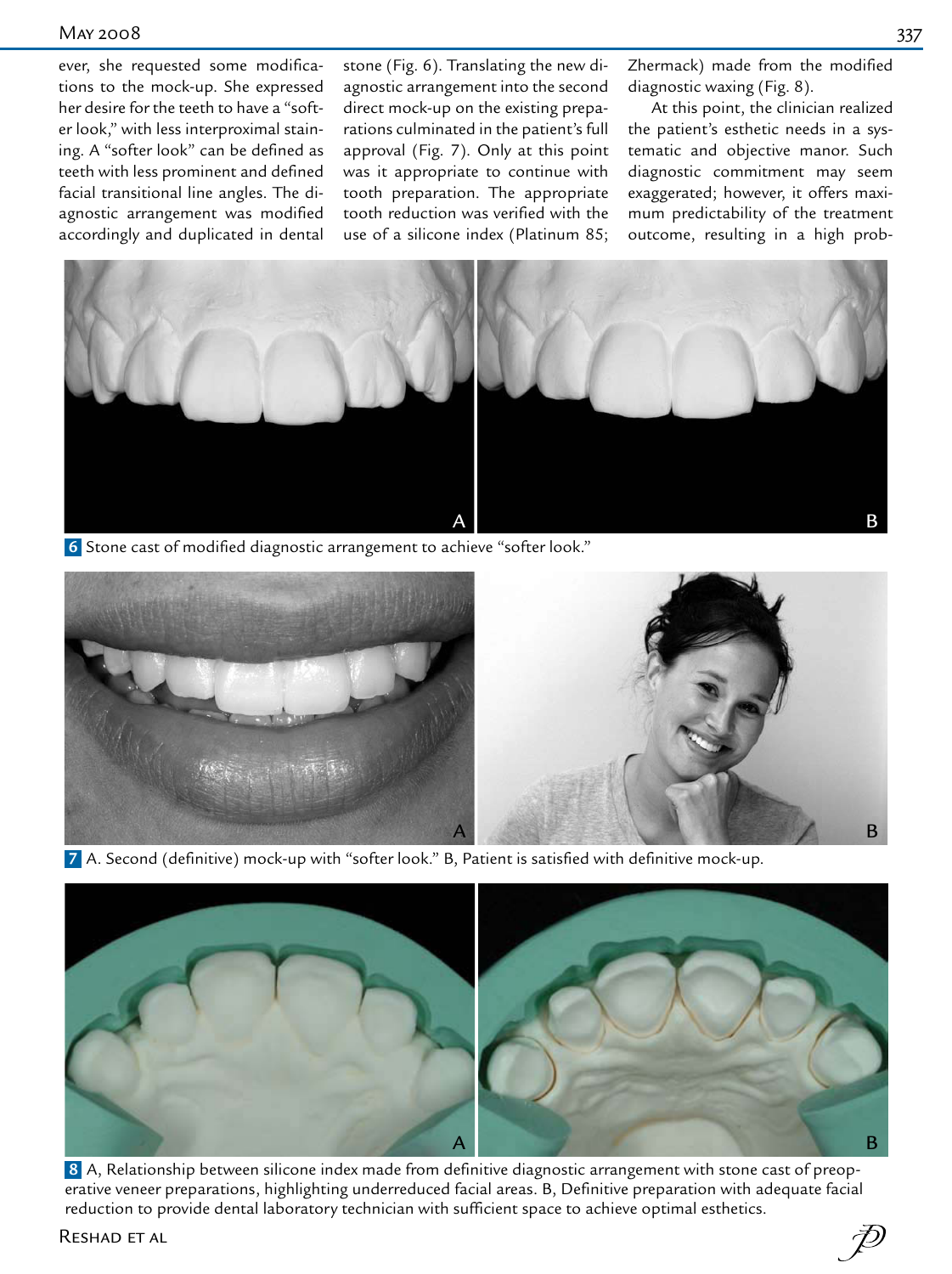

 **9** A, Intraoral anterior view of definitive restorations. B, Intraoral lateral view of definitive restorations. C, Patient smiling with definitive restorations. D, Patient is satisfied with definitive restorations.

ability of reestablishing the patient's confidence. This aspect of the relationship is invaluable when compared to the possible consequences of inadequately defined treatment objectives. It would be more costly to miss the esthetic target and have to remake the definitive restorations. It was appropriate to proceed with the fabrication of the definitive restorations at this point in time.

Figure 9 shows various views of the definitive restorations. All of the treatment objectives were met. The restorations were satisfactory in terms of form, phonetics, and function. Adequate vertical and horizontal overlap were established, with a mutually protective occlusion.16 The contour modifications used to change the incisal edge position from edge to edge (preoperatively) to the current one involved adding bulk to the teeth facially and incisally. This allowed establishment of appropriate facial contours,

incisal length, and horizontal and vertical overlap. The detailed clinical and laboratory steps have been previously described and are beyond the scope of this article.<sup>6,8,17</sup> The porcelain laminate veneer restorations have now been in service for 1 year with no postoperative clinical complications.

#### SUMMARY

This article demonstrates how a clinician can objectively remove some of the barriers associated with providing patients with predictable esthetics, in a mutually satisfactory manner.

Two such barriers were identified and discussed. The first is related to psychology and patient attitude to treatment. The second is related to the actual clinical procedure. It is important to understand each patient's psychological and social attitudes to dental treatment. The classifica-

tion system is an objective method of categorizing patients to determine whether their esthetic needs can be satisfied. The direct mock-up technique described is the second tool which facilitates predictable results, when treating patients with complicated esthetic needs. Close communication between the patient, dentist, and dental laboratory technician is essential for a smooth and predictable transition from the initial contact to insertion of the definitive restorations.

## **REFERENCES**

- 1. Koper A. Difficult denture birds. J Prosthet Dent 1967;17:532-9.
- 2. Neil E. Full denture practice. Nashville: Marshall & Bruce; 1932. p. 1-5.
- 3. Gamer S, Tuch R, Garcia LT. M. M. House mental classification revisited: Intersection of particular patient types and particular dentist's needs. J Prosthet Dent 2003;89:297-302.
- 4. McGarry TJ, Nimmo A, Skiba JF, Ahlstrom RH, Smith CR, Koumjian JH, et al. Clas-